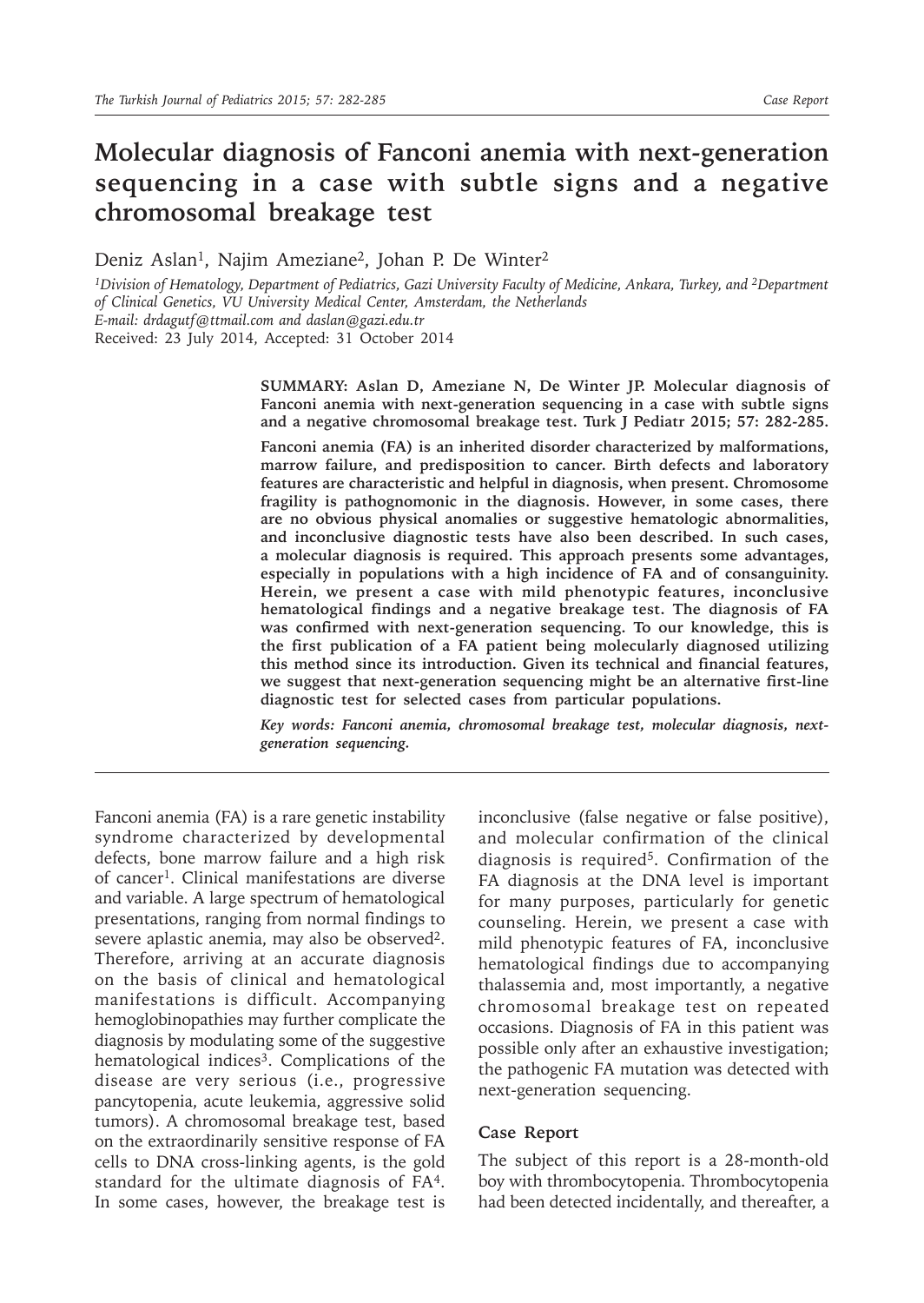hematology consultation was ordered. He was born as the first child of a nonconsanguineous Turkish couple. His prenatal and natal history was unremarkable. He was healthy but had been underweight since birth. Evaluation for failure to gain weight revealed no pathology. In his infancy, the parents had consulted a plastic surgeon regarding a thumb anomaly, but no abnormality was determined. Physical examination revealed a normal height of 90 cm (percentile 50-75) and a weight of 10 kg (percentile 3-10). In evaluation of the skin, a subtle hypopigmented lesion on the nuchal area and a few hyperpigmented lesions on the left groin and upper thigh were observed. The left thumb was mildly hypoplastic compared to the right thumb (Fig. 1). Laboratory investigation on admission revealed hemoglobin: 7.9 g/dl, hematocrit: 24.2%, mean corpuscular volume: 71.4 fl, mean corpuscular hemoglobin: 23.5 pg, mean corpuscular hemoglobin concentration: 32.9 g/dl, erythrocyte count: 3.4 x 102/L, red cell distribution width: 21.8%, reticulocyte count: 0.9%, white blood cell count: 5.9 x 109/L (with an absolute neutrophil count of 1.4 x  $10^{9}/L$ ) and platelets: 85 x  $10^{9}/L$ . Hemoglobin F level was 12.1%. Serum vitamin  $B_{12}$  and folate levels were within normal limits. Abdominopelvic ultrasonography findings were normal. Blood culture and serological tests to identify infectious pathogens that might cause thrombocytopenia were negative, and bone marrow aspirate, with a normal cellularity, excluded a malignant condition. Microcytosis could not be explained by iron deficiency (serum iron 87  $\mu$ g/dl, serum iron binding capacity 306  $\mu$ g/dl, transferrin saturation 29%, serum ferritin 188  $\mu$ g/dl). Hemoglobin studies, conducted using high-performance liquid

chromatography, revealed hemoglobin  $A_2$  at

5%. The combination of reduced erythrocyte indices with normal body iron status and elevated hemoglobin  $A_2$  level was consistent with beta thalassemia minor. Mutation analysis confirmed that he was heterozygous for the beta thalassemia mutation of IVS-I-110 (G/A). In view of the clinical and hematological features, a clinical diagnosis of FA was made. However, studies of chromosomal breakage induced by diepoxybutane (DEB), repeated on two separate occasions in two different laboratories, showed normal chromosomal breakage scores. Our attempts to provide a skin fibroblast culture for chromosomal breakage analysis to investigate somatic mosaicism failed due to technical issues. Despite these diagnostic difficulties, oxymetholone (1 mg/ kg/day) was initiated to treat the persistent thrombocytopenia, which was considered to be the hematological manifestation of the underlying FA. The patient showed a good and sustained hematological response. The latest investigation at 34 months after initiation of treatment showed hemoglobin: 10.9 g/dl, mean corpuscular volume: 74 fl, reticulocytes: 2.7%, leukocytes: 6.6 x 109/L, neutrophils: 2.9 x  $10^9$ /L and platelets: 150 x  $10^9$ /L. To continue the investigation of FA, peripheral blood was obtained from the patient and the parents, after receipt of informed consent. DNA, isolated by standard protocols, was studied in the Department of Clinical Genetics, VU University Medical Center, Amsterdam, the Netherlands. A homozygous mutation of c.1615del;p.D539TfsX66 in the *FANCA* gene was found in the patient. Several polymorphisms in a homozygous state, confirming possible consanguinity in the family, were also detected. Genetic counseling was provided.



**Fig. 1.** Clinical features of the patient: Skin pigmentation abnormalities, including a hyperpigmented lesion on the left groin (A) and a subtle hypopigmented lesion on the nuchal area (B); Hypoplasia of the left thumb (C).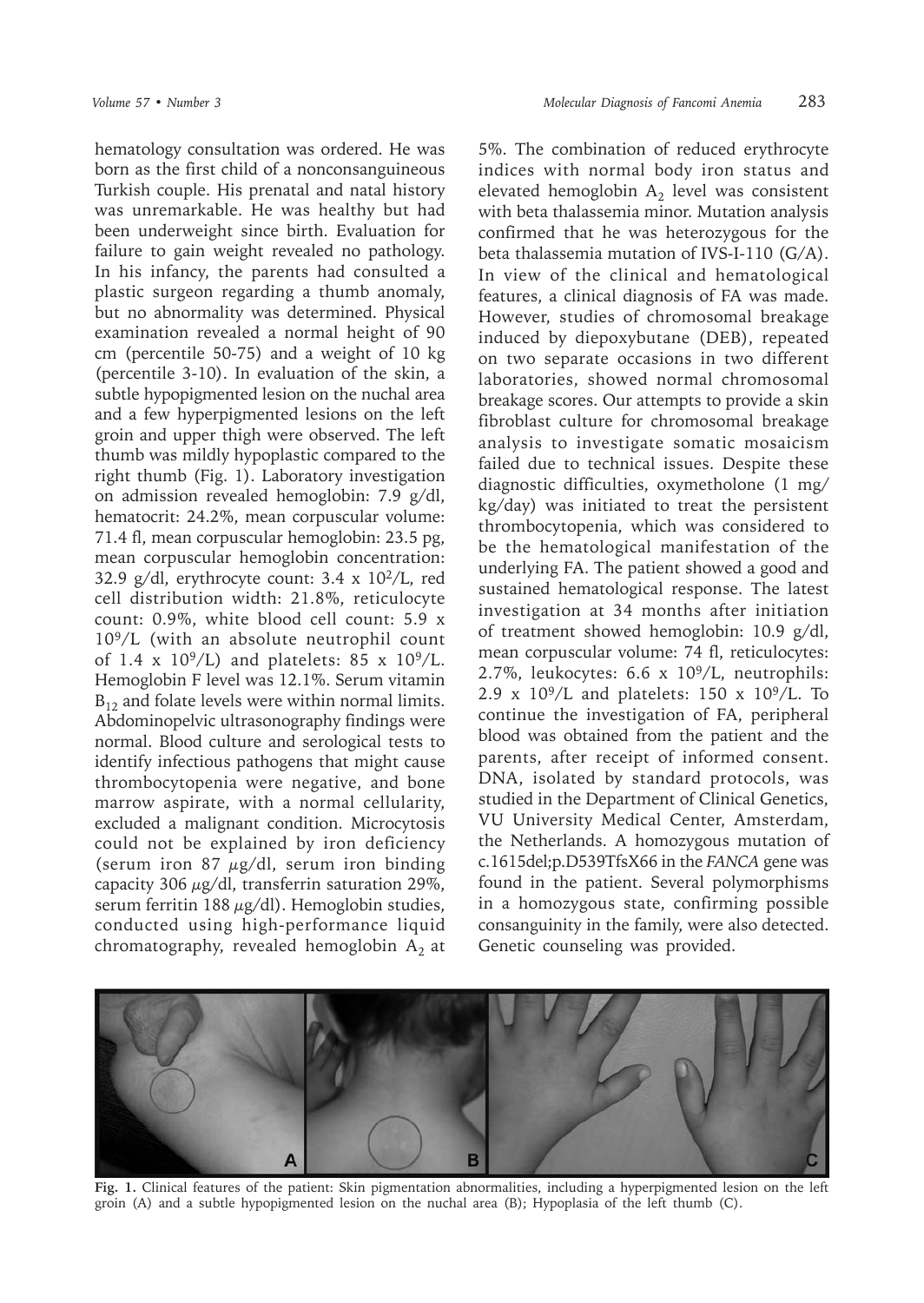## **Discussion**

In FA, congenital anomalies may affect any organ system. The most frequent somatic abnormalities include skin (i.e., hyperpigmentation and café au lait spots), skeletal (i.e., abnormal thumbs and radii, scoliosis), genitourinary (i.e., horseshoe kidney), gastrointestinal (i.e., duodenal atresia), cardiac and neurological anomalies1,2. As hematological abnormalities, patients with FA generally develop some degree of marrow dysfunction, ranging from mild asymptomatic cytopenia in any lineage (thrombocytopenia being the first) to severe aplastic anemia, myelodysplastic syndrome (MDS) or acute myeloid leukemia (AML). Most patients with FA have elevated hemoglobin F and macrocytosis<sup>1,2</sup>. However, approximately one-third of individuals with FA have no overt physical abnormalities<sup>2</sup>. FA patients with normal hematological findings have also been reported<sup>2</sup>. Thus, the absence of physical abnormalities or marrow failure findings does not exclude the diagnosis. In some populations, such as Mediterranean populations living in the thalassemia belt, the presence of accompanying hemoglobinopathies may also render the diagnosis difficult by modulating macrocytosis, one of the suggestive hematological findings<sup>3</sup>, as seen in our patient. Alteration in the hemoglobin F level resulting from the underlying thalassemia may cause diagnostic confusion as well. There are also other syndromes with phenotypic features overlapping those of FA, such as dyskeratosis congenita and Nijmegen breakage syndrome4,5. For these reasons, it is important first *not to overlook* patients due to soft signs, and then *to properly diagnose* those patients with clinical findings.

The classic diagnostic test for FA is a chromosomal breakage test<sup>6</sup>. In this test, sensitivity of FA cells to the clastogenic effect of DEB and other DNA interstrand cross-linking agents is assessed. Abnormal response to cross-linkers provides a reliable cellular marker for the diagnosis. This test is not available in all laboratories, however. Furthermore, it can yield false negative results due to possible somatic mosaicism in some FA patients<sup>4</sup>. In addition, other genetic disorders with false positive breakage test results (such as Nijmegen breakage and Roberts syndromes)

have been described7. In such conditions, the chromosomal breakage test is inconclusive, and confirmation of the FA diagnosis at the DNA level is crucial. Indeed, an increasing number of events bringing into question the diagnostic efficiency of the DEB test have come to light<sup>8</sup>, and the occurrence of such events has led to arguments as to whether the use of this test in the diagnosis of FA should be reevaluated. In any case, molecular diagnosis of FA could present some advantages (e.g., it would make it possible to elucidate the genetic subtype of the patient for purposes of treatment and prognosis, carrier testing and preimplantation genetic diagnosis in future pregnancies, and to rule out FA in potential bone marrow transplantation donors who are phenotypically and hematologically normal). Among the current molecular methods, the most recently  $introduced$ —next-generation sequencing<sup>9</sup>—is of particular interest. This is a comprehensive mutation detection approach for FA, based on massive parallel sequencing. As compared to the conventional Sanger sequencing-based mutation screening approach, it is reported to be time-saving, inexpensive and capable of detecting some types of disease-causing aberrations that cannot be detected with Sanger sequencing9. Furthermore, it has been suggested that the obstructive effects presented by some pseudogenes during sequencing of genomic DNA by the Sanger method might be bypassed with this approach<sup>9</sup>. This novel method has already been double-checked against conventional Sanger sequencing for almost all genetic subtypes of FA (including the *FANCA* subtype detected in our patient), and all the FA mutations identified by Sanger sequencing were also detected with this method9. Therefore, the result in this particular patient was accepted as accurate, even though Sanger confirmation was not available due to financial issues. To our knowledge, this is the first publication of the molecular diagnosis of a Fanconi anemia patient provided firstly and solely by next-generation sequencing since the introduction of this method. Previous cases in whom next-generation sequencing was studied had been molecularly diagnosed using other methods and then re-diagnosed as a cross-check. In populations with a high rate of consanguinity, the frequency of autosomal recessive disorders such as FA is high, and